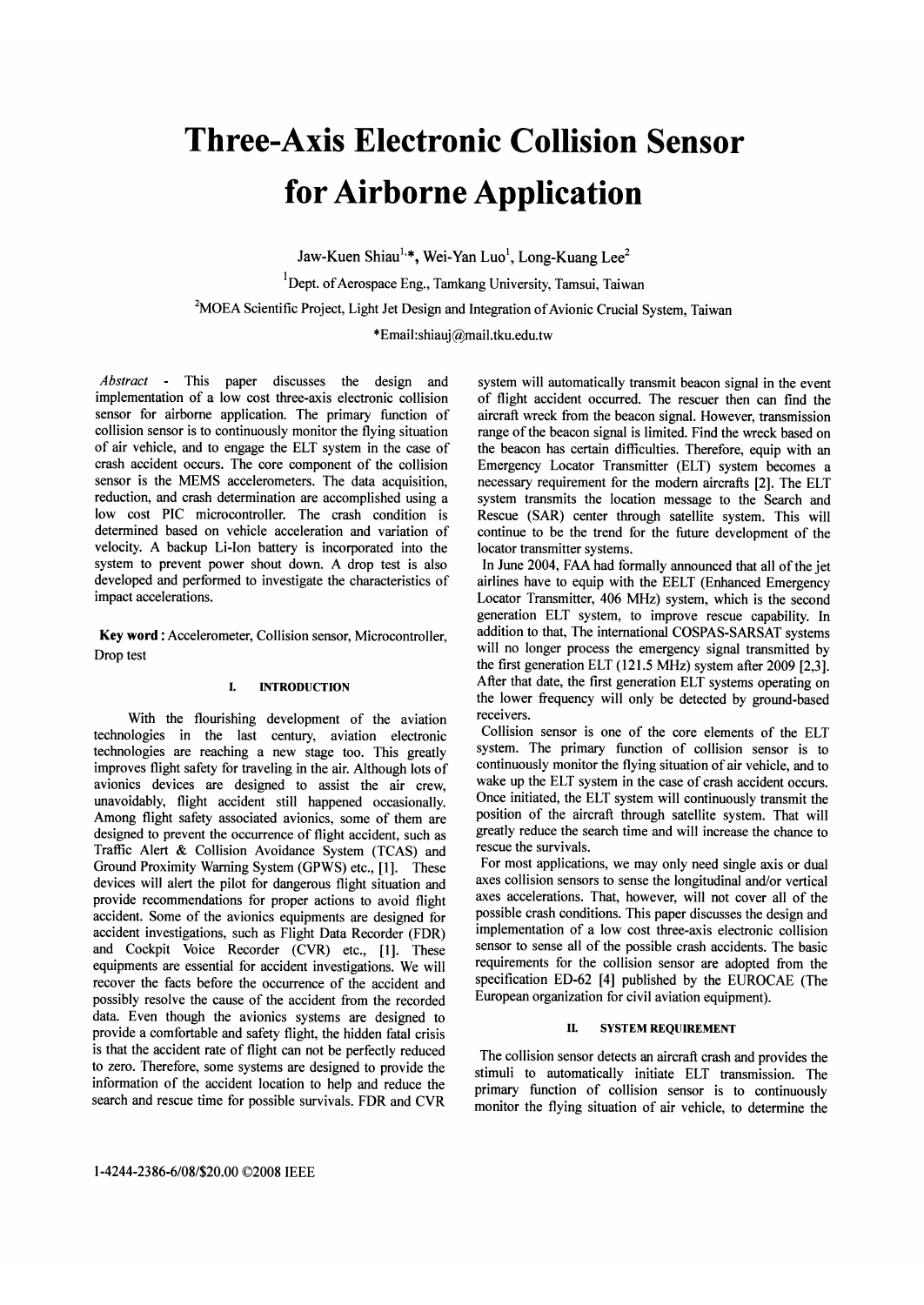crash occurrence and to engage the ELT system in the case of crash accident occurs. Besides, the collision sensor incorporates a built-in-test function to ensure the system integrity during operation. In normal operating condition, the aircraft power line powers the collision sensor. In case of aircraft power line shut down, its own rechargeable Li-Ion battery will continuously power the collision sensor.

The simplest way to determine the crash accident is to monitor the aircraft acceleration and its velocity changes. Since the velocity change can be computed from aircraft acceleration, apparently the core element of the collision sensor is the accelerometer. The functional block diagram of the collision sensor is depicted in Figure 1 with brief explanation below.



Figure 1. Basic functions of a collision sensor

(1) Accelerometer : To simplify the design and reduce the volume and weight of the collision sensor, the MEMS technology based accelerometers are considered adequate for this particular application. The MEMS accelerometer ADXL210E from Analog Device is selected for this design. The ADXL210E device is a two-axis accelerometer with both analog and digital outputs on a monolithic IC. Each axis will measure acceleration of a full scale range of ±10*g* [5]. To provide three axes measurement, two ADXL210E accelerometers are used in this design.

(2) Real time processing: The real time processing function provides the real time measurement and computation of the sensor data and determines the occurrence of the crash accident. The processing unit shall be fast enough to ensure instantaneous beacon activation. It is desired that the processing time plus the switch time shall be less than 50ms.

(3) Built-In-Test (BIT): The built-in-test function continuously monitors the sensor health to ensure the system integrity during operation. If the collision sensor has an internal failure in normal flight situation, the BIT function shall immediately provide a NOGO information to activate an aural or visual failure alert.

(4) Beacon activation order : In normal situation, the Beacon activation order will remain at logic state 0 (0 V). Once the crash accident is determined the Beacon activation order will be switched to logic 1 (5 V), and will stay in its position permanently and only the reset function can change its logic state back to 0.

We will use both analog and digital output signals from the accelerometer for design comparisons. The low cost PIC micro-controller, with built-in A/D converters, is selected as the core processor to perform the data acquisition, reduction, and crash determination.

# **III. CRASH CONDITION**

The crash accident is determined from the measured vehicle acceleration and the computed velocity change. Crash accident is declared if the vehicle acceleration is greater than a predetermined threshold  $G<sub>TH</sub>$  and the velocity change is greater than predetermined threshold  $\Delta v_{\text{min}}$  respectively. To avoid false activation, both conditions must be occurred simultaneously for crash accident activation. Determination of the thresholds  $G_{TH}$  and  $\Delta v_{min}$  depend on the aircraft type and the location where sensor is installed. NASA Langley Research Center had conducted a series of full-scale aircraft and rotorcraft crash testing and simulations [6]. The results clearly show that we will encounter high impact accelerations at crash instant. This, however, is not suitable for determining the threshold value. Instead, we will use heavy landing condition as the guide to select  $G<sub>TH</sub>$ . Heavy landing for most of the commercial aircrafts ranges from 1.7g to 2.0g. In this design  $G_{TH} = 2.3 \pm 0.3g$  and  $\Delta v_{min} = 1.4 \pm 10\%$  m/s are selected. Response curve of the collision sensor is shown in Figure 3. The collision sensor must activate the ELT system in the area above the response curve shown in Figure 2 and must not activate ELT in the area below the response curve.



**IV. SYSTEM DESIGN CONSIDERATION** 

Based on the requirements discussed in sections 2 and 3, we come up with the system block diagram of the collision sensor as shown in Figure 3. Major parts of the system include two ADXL210E MEMS accelerometers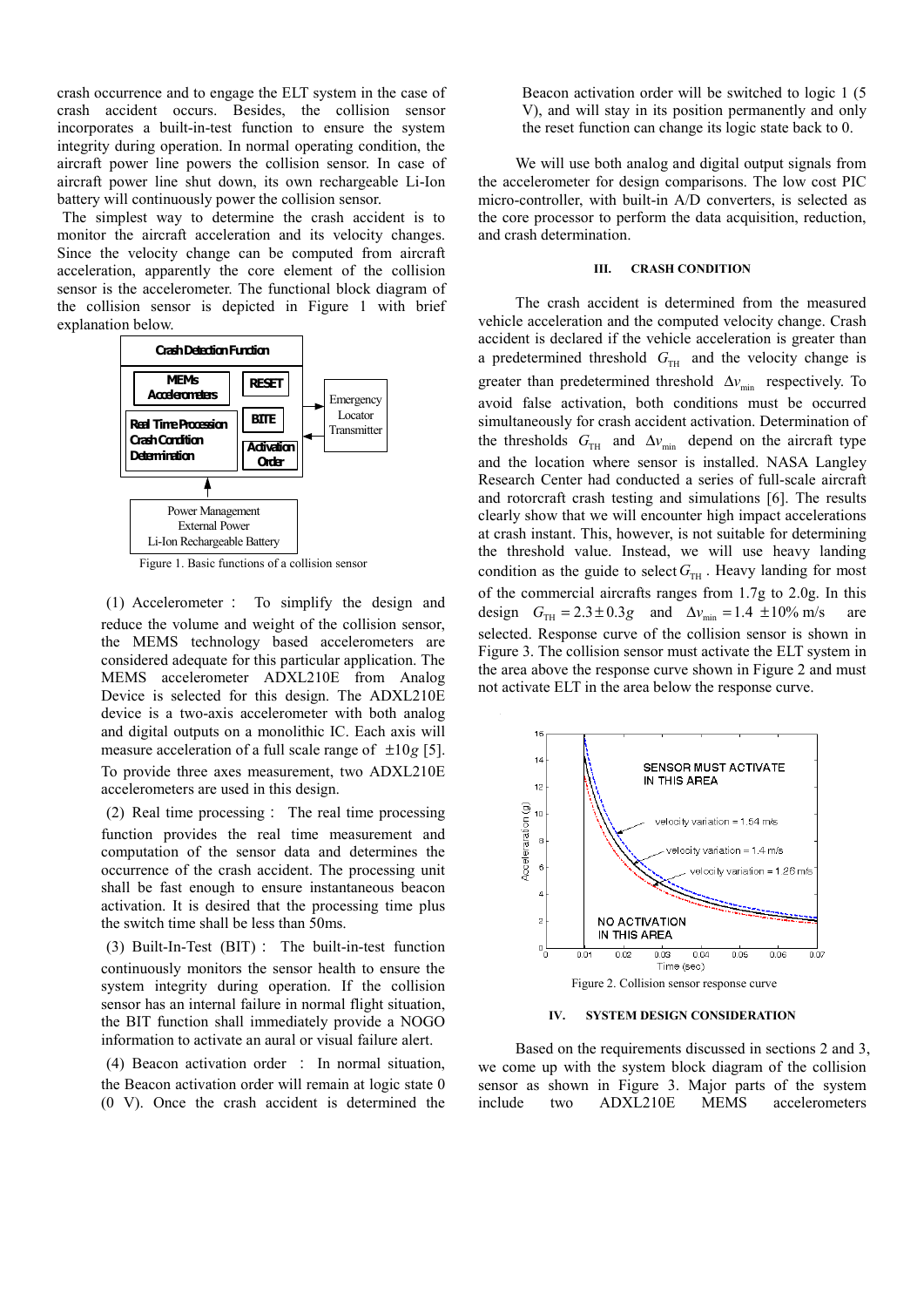perpendicularly arranged to sense 3-axis accelerations, a PIC microcontroller with built-in A/D converters to perform the data acquisition, reduction, and crash determination, and a power management circuitry to ensure proper operation of the system. MEMS accelerometer is the core of the collision sensor system. We will briefly discuss it in the next section. Power management portion monitors the condition of the supply power from aircraft power system. In the event of power shortage, the backup rechargeable Li-ion battery will automatically power the collision sensor to ensure proper operation of the system. Power management basically contains a power converter and a charging/discharging circuitry for the Li-ion battery. The power converter receives power from aircraft power line and converts to a voltage level (5V) that in turn powers the collision sensor. The charging/discharging circuitry monitors the status of the Li-ion battery. In normal condition, the battery is charged to its full capacity and will power the collision sensor when power shutdown occurs. This, however, is limited to 10 minutes (in our design) if aircraft is grounded to prevent from using up the battery power.



Figure 3. Collision sensor system block diagram

Another important design consideration is the crash condition determination. The three axes acceleration signals are directly measured from the two mutual perpendicularly arranged dual axes MEMS accelerometers. Denote the acceleration along the X, Y, and Z-axis as  $G_X$ ,  $G_Y$ , and  $G_Z$ , we compute the resulting acceleration from

$$
G = \sqrt{{G_X}^2 + {G_Y}^2 + {G_Z}^2}
$$
 (1)

Velocity changes are computed from the integral of the acceleration signals. There are several ways to compute the integrals. We use Simpson's rule in this design. Once the acceleration *G* greater than the threshold  $G_{TH}$  is assured, we start to compute velocity changes by using the following Simpson's rule [7]

$$
\delta v(k) = 9.81 \times \frac{\Delta T}{3} \left[ G(k-2) + 4G(k-1) + G(k) \right] \text{ m/s} \tag{2}
$$

where  $k$  is the index of the sampling instant,  $\Delta T$  is the sample time period. In this algorithm, we need three sampled data to compute the velocity change that covers a length of 2Δ*T* time span. The total velocity change is obtained by accumulating  $\delta v$  as  $\Delta v = \sum \delta v$ . The crash condition

determination flow chart is shown in Figure 4.



Figure 4. Crash condition determination flow chart

# **V. ADXL210 MEMS ACCELEROMETER**

 The ADXL210E is a complete dual-axis acceleration measurement system on a single monolithic IC chip. It contains a polysilicon surface-micromachined sensor and signal conditioning circuitry to implement an open loop acceleration measurement architecture. Details of the ADXL210E characteristics are provided in the Analog Device ADXL210E data sheet [5]. The ADXL210E is capable of measuring dynamic accelerations (such as vibration) and static accelerations (such as gravity) at both positive and negative direction for up to ±10*g* full-scale ranges. Typical applications include tilt sensing, alarms and motion detections, computer peripherals, vehicle securities, etc. The ADXL210E provides both analog voltage outputs and digital signal outputs. The analog output voltage and the duty cycle of the digital output signal are proportional to the acceleration. The functional block diagram of the ADXL210 is shown in Figure 5.



Figure 5. ADXL210E MEMS accelerometer [5]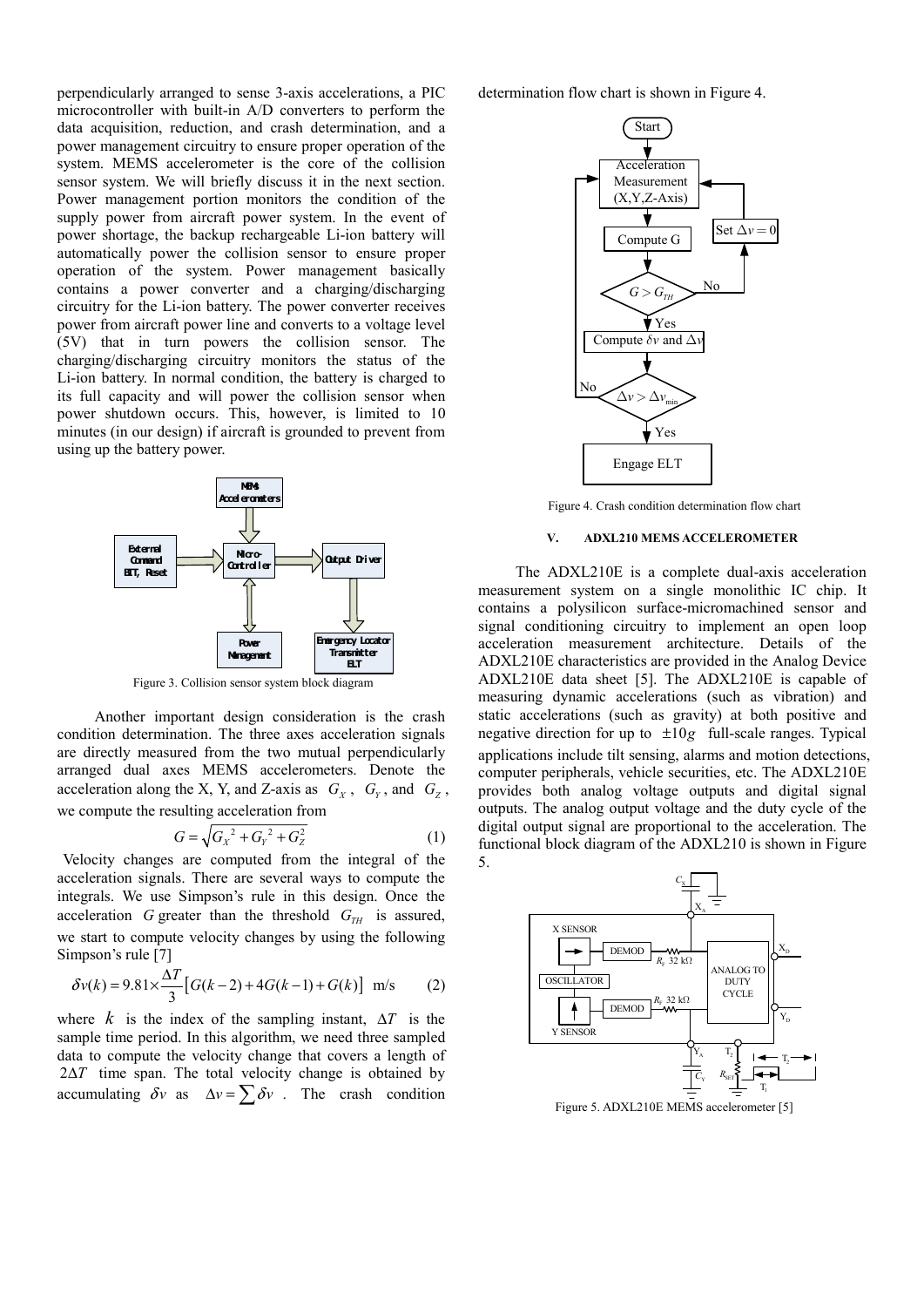As shown in Figure 5, designer can add a capacitor at the analog output pin  $(X_A, Y_A)$  to limit the signal bandwidth of the measurement. This filtering will improve measuring resolution and help prevent aliasing effect. The 3 dB bandwidth is

$$
f_{BW} = \frac{1}{2\pi R_F C} \tag{3}
$$

where  $R_F = 32 \text{ k}\Omega$  and *C* is the capacitor  $C_X$  at  $X_A$ or  $C_Y$  at  $Y_A$ . The period of a complete cycle  $(T_2)$  is determined through a single resistor  $R_{\text{SET}}$ , which can be set between 0.5 ms and 10 ms. The equation for the period is

$$
T_2 = \frac{R_{\rm SET}\Omega}{125 \text{ M}\Omega} \tag{4}
$$

The nominal digital output is 50% duty cycle at 0 *g* and the scale factor is 4% duty cycle change per *g* .

#### VI. **DROP TEST**

In order to gain the inside characteristics of the acceleration variations at crash instant, a drop test is developed and performed using the collision sensor itself. The results will be used to determine the bandwidth requirement, which in turn will be used to compute the filter capacitor value at the analog outputs. The major works of the drop test include the designs on the collision sensor side and the designs on the data receiving side. The designs on the collision sensor side include the hardware design, software design, interface design, and data transfer. The designs on the data receiving side include the data acquisition (on LABVIEW environment), data reduction, and data analysis. In addition to obtaining the spectrum distribution of the crash acceleration signal, we also intent to gain some information about the crash signal obtained from digital and analog outputs at the same instant. Figure 6 shows the picture of the prototype of the collision sensor used for the drop test. During test, the collision sensor freely dropped from about 75 cm height to the floor. We recorded all three axes acceleration information from both analog and digital outputs for the complete dropping process. The resulting accelerations are then computed. Figure 7 depicts the construction of the drop test.



Figure 6. Prototype of the collision sensor



Figure 7. Construction of the drop test

The measured accelerations are denoted as  $G_Y(n)$ ,  $G_Y(n)$ , and  $G_7(n)$  for X-, Y-, and Z-axis respectively. The resulting acceleration is then computed from

$$
G(n) = \sqrt{G_X^{2}(n) + G_Y^{2}(n) + G_Z^{2}(n)}
$$
 (5)

In order to understand the spectrum distribution of the acceleration signal  $G(n)$ , we can perform discrete time Fourier transforms [8] on the signal to obtain the frequency domain signal  $G_F(k)$  as

$$
G_F(k) = \sum_{n=0}^{N-1} G(n) e^{-j(2\pi/N)nk} \; ; \; k = 0, 1, ..., N-1 \tag{6}
$$

where  $N$  is the number of the sampling data. Time domain signal  $G(n)$  can be recovered from  $G_F(k)$  by performing the inverse discrete time Fourier transforms. That is

$$
G(n) = \frac{1}{N} \sum_{k=0}^{N-1} G_F(k) e^{j(2\pi/N)nk} \; ; \; n = 0, 1, ..., N-1 \qquad (7)
$$

In this experiment, we set the measuring signal bandwidth to 100 Hz. We believe 100 Hz is high enough to cover the characteristics of the crash acceleration signals. By estimating the time required for data acquisition and signal procession, we set the sampling frequency  $f<sub>s</sub>$  to 238 Hz and a total of 300 data points are recorded. The total record period is about 1.25 sec which covers the complete drop test process. Figure 8 shows the results from analog outputs include the three axis acceleration signals  $G_X$ ,  $G_Y$ ,  $G_Z$ , and the resulting acceleration *G* . The results from digital outputs are shown in Figure 9. Comparison of the analog and digital outputs is shown in Figure 10. The results show that the measured data from analog and digital outputs are quite consistence under this test condition. From the results, it is clear that 0 g is measured at X and Y-axes, while 1 G is measured at Z-axis before sensor is dropped to the floor. At the instant of the sensor is freely dropped, the outputs from all axes are 0 g. All the outputs remain at 0 g until the moment that the sensor hit the floor. After the sensor hit the floor, it bounced for several times. After that, the collision sensor backs to its steady condition. And X and Y outputs read 0 g, and Z outputs read 1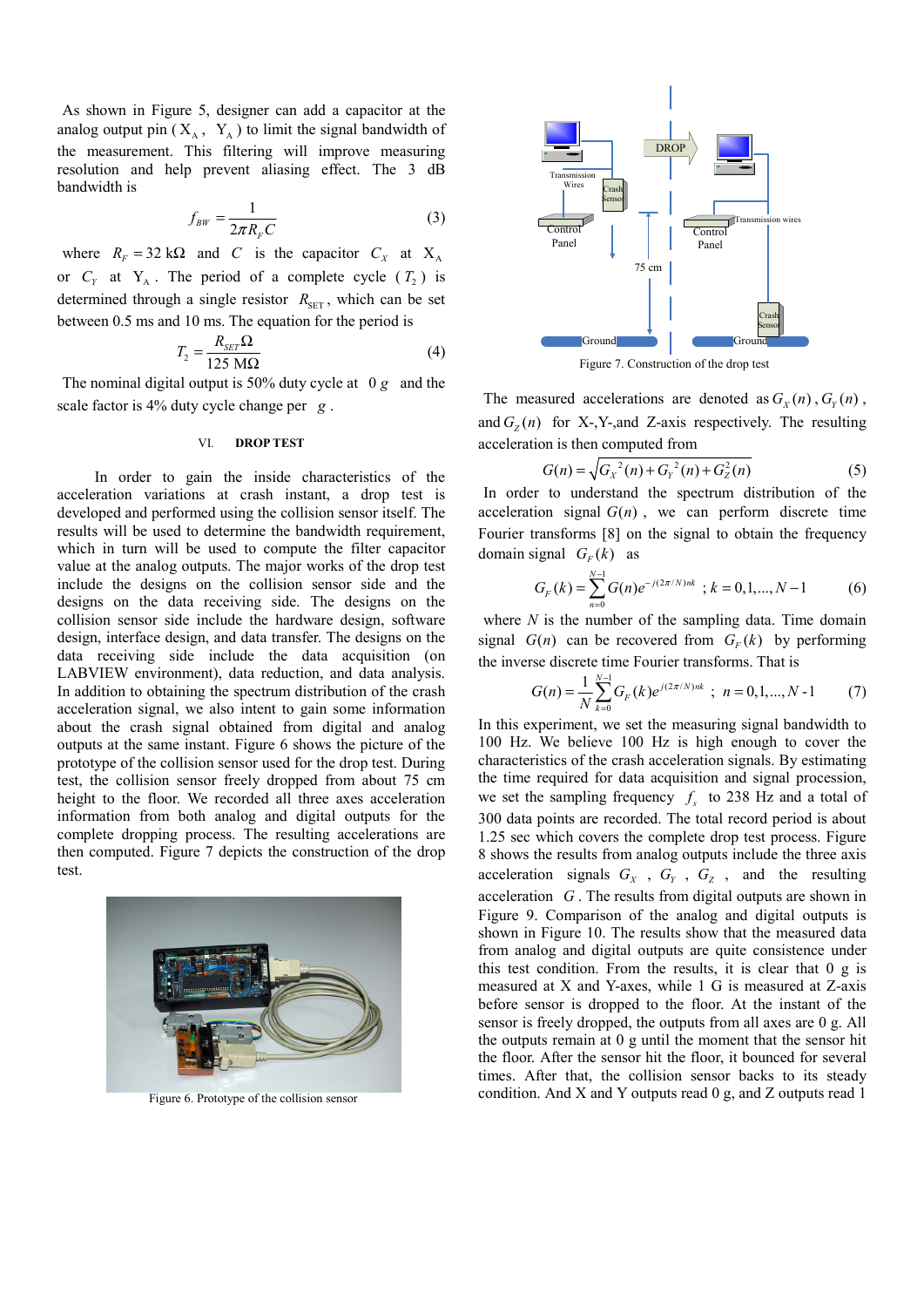G again. After we perform the digital Fourier transform to these measured data, the spectrum distributions are shown in Figures 11 and 12. Again the results are consistence for analog and digital outputs.





Figure 9: Acceleration signals from digital outputs



Figure 10. Comparison of the acceleration signals between analog and digital outputs.



Figure 11. Spectrum distribution of the acceleration signal from analog output.



Figure 12. Spectrum distribution of the acceleration signal from digital output.

#### **VII. CONCLUSION**

In this paper we summarize the design and implementation of a low cost three-axis electronic collision sensor using MEMs accelerometers. We use acceleration and velocity variation signals to determine the condition of crash accident. Crash accident is declared if the acceleration and velocity variation exceed certain thresholds. The thresholds depend on aircraft type and installation location of the collision sensor.

In this design, we investigate both digital and analog outputs from MEMs accelerometers. Analog and digital outputs basically provide consistent and reliable results. However, we have to be careful in selecting the duty cycle period  $T_2$  when measuring a high frequency signals. We could totally mix up the acceleration signal if we set  $T_2$  too long. For properly selecting the length  $T_2$ , we have to be familiar with the characteristics of the signal that we are measuring. On the other side, using digital output will